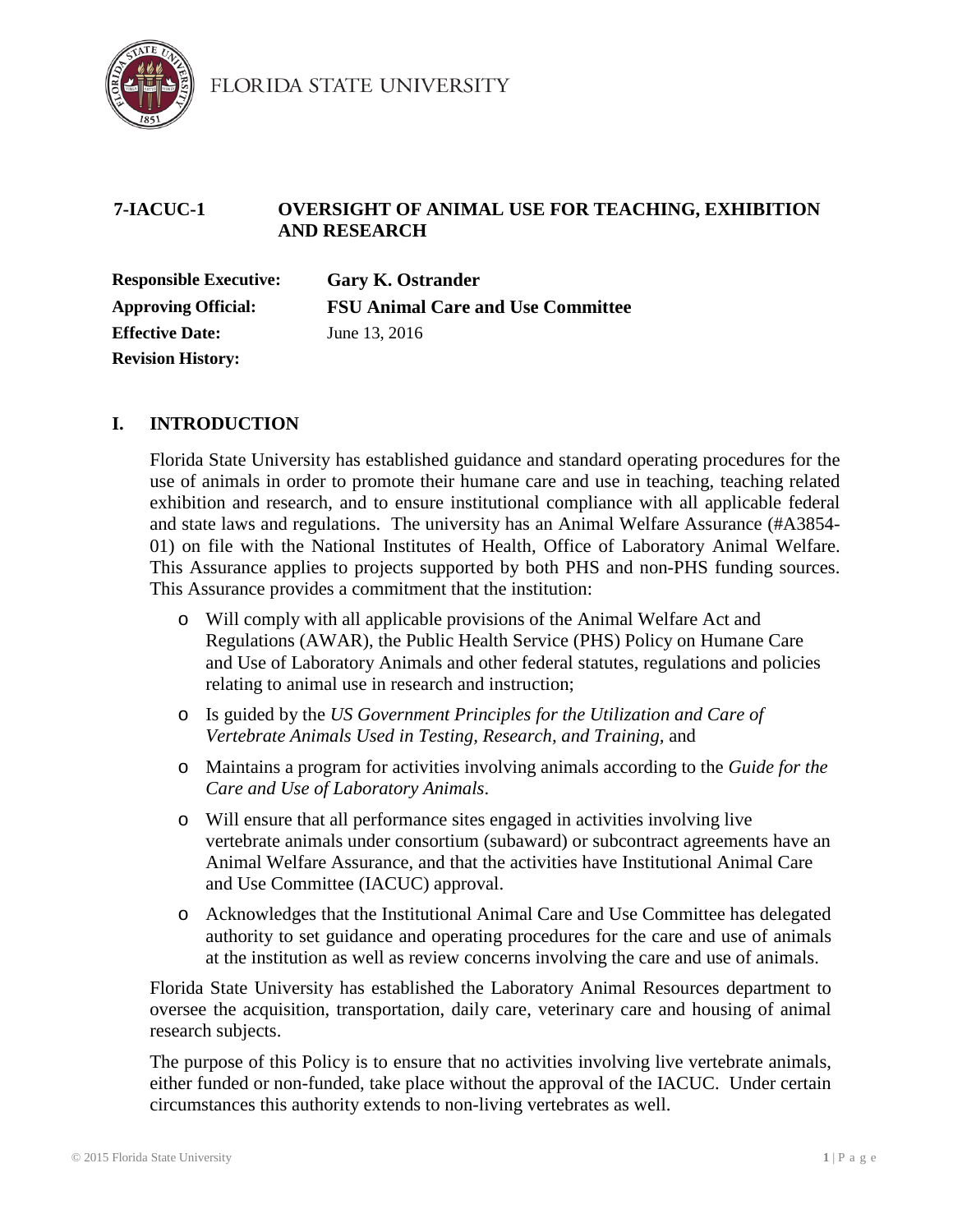



The President of Florida State University has delegated the Institutional Official responsibility to the Vice President for Research.

The IACUC has the authority to suspend any activity involving animals. Such suspension may not be overridden by the Institutional Official or any other administrative unit at Florida State University.

Florida State University holds an Association for Assessment and Accreditation of Laboratory Animal Care International (AAALAC) accreditation (#001031).

# **II. POLICY**

FSU faculty, staff, or students, who use vertebrate animals in research, research training, experimentation, teaching, biological testing, or for other related purposes must have prior approval by FSU's Animal Care and Use Committee (ACUC).

FSU faculty, staff, or students, who use non-living vertebrate animals or animal tissue in research, research training, experimentation, teaching, biological testing, or for other related purposes must consult with the FSU Animal Care and Use Committee (ACUC) to determine if an approval is required.

Investigators should be aware that approval is required in advance of animal use. Submittal of an ACUC Protocol Review Form does not constitute an automatic approval. The ACUC may take one of three actions with regard to an individual protocol: approve, require modifications for approval or withhold approval. Only the first action allows for the use of animals. Protocols designated as requires modifications or approval withheld may be reconsidered upon revision and resubmission.

Animal use protocols lasting more than one year are reviewed at intervals appropriate for the species employed. For species covered by the USDA Animal Welfare Act, an annual review of the protocol by the ACUC is required. For both USDA covered species and all other vertebrate species, a triennial protocol de novo re-submission and review is required.

Principal investigators are responsible for submitting significant changes to protocols to the ACUC for review and approval prior to implementation. Significant changes are defined by the ACUC in the FSU PHS Assurance as well as in committee guidance. Requests for significant changes follow the same procedures as new protocols and re-write reviews.

To insure compliance, obtaining live vertebrate animals must be coordinated through Laboratory Animal Resources.

The Attending Veterinarian (or designee) will serve as a resource to the IACUC on all relevant veterinary matters.

Laboratory Animal Resources and the Attending Veterinarian will serve as animal welfare experts for the IACUC and review research proposals for veterinary or animal welfare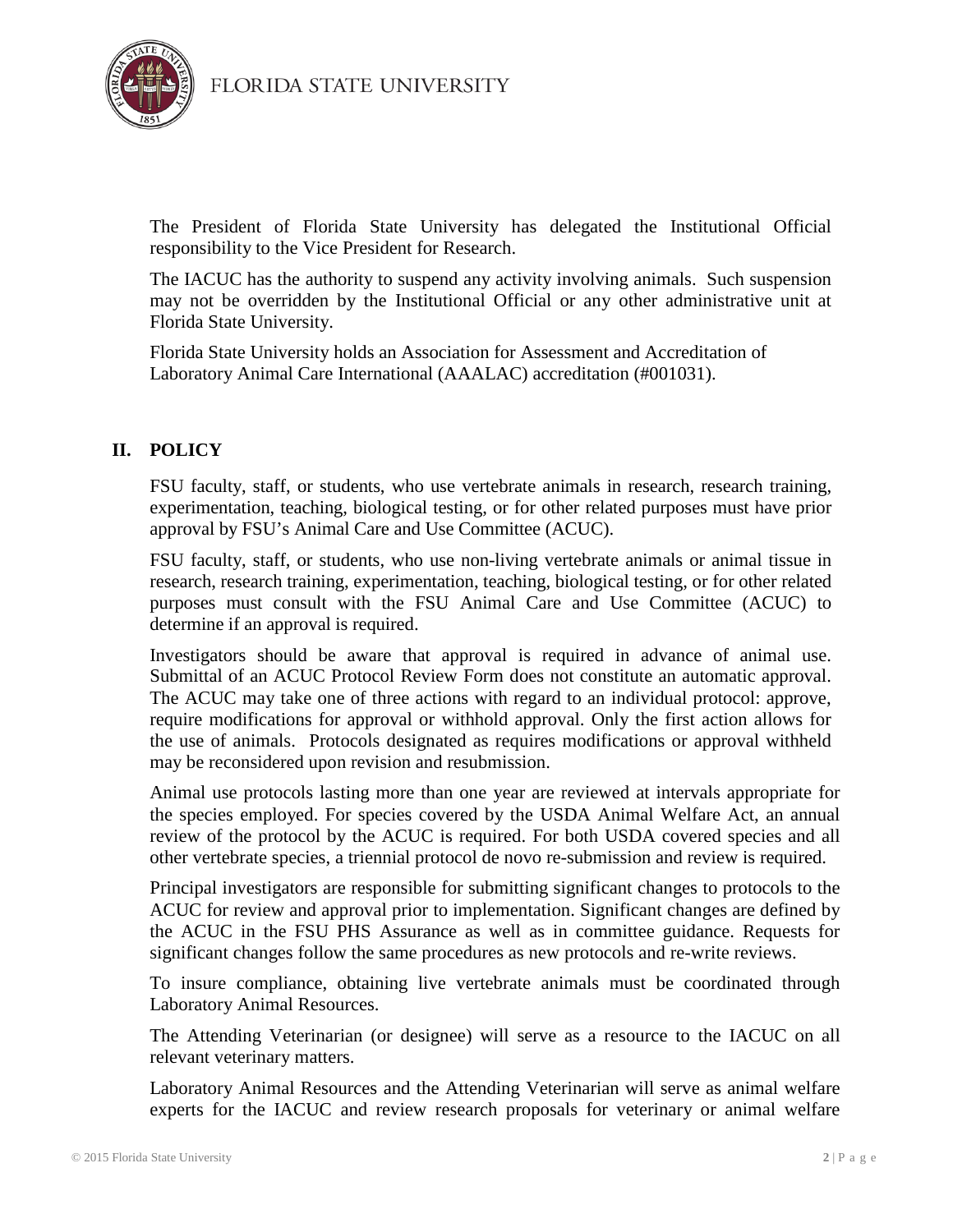

#### concerns.

The Attending Veterinarian or designated associate veterinarian has the authority to temporarily stop an activity for animal well-being concerns pending IACUC action and review of the matter. The AV (or designee) has the authority to remove an animal from an activity if deemed necessary for health or welfare reasons.

Principal investigators are responsible for the continued ethical conduct of any research or instruction using live vertebrate animals, in compliance with the protocol as approved by IACUC; submitting applications (initial, renewal, and modifications) and adverse events reports to allow sufficient time for review and processing; ensuring that all individuals working with animals under their protocol are listed on the approved protocol or one of its amendments; ensuring that involved staff and students have been sufficiently trained and know how to handle and properly care for the species of animal being used in teaching or research; and ensuring that all personnel listed in an approved protocol have read, understand and are thoroughly familiar with all aspects of the study.

Additional information and procedures are published on FSU's **ACUC** web page.

### **DEFINITIONS**

### **Institutional Animal Care and Use Committee**

Authority to appoint members of the committee has been delegated by the University President to the Vice President for Research. The committee is qualified through the experience and expertise of its members to oversee the institution's animal program, facilities, and procedures. The committee shall consist of not less than 5 members and shall include at least:

- a Chairperson;
- one Doctor of Veterinary Medicine, with training or experience in laboratory animal science and medicine, who has direct or delegated program authority and responsibility for activities involving animals at the institution;
- one practicing scientist experienced in research involving animals;
- one member whose primary concerns are in a nonscientific area; and
- one individual who is not affiliated with the institution in any way other than as a member of the IACUC.

#### **Laboratory Animal Resources**

The entity at Florida State University responsible for the acquisition, transportation, daily care, veterinary care and housing of animals used in research, research related activities, teaching and teaching related activities. The department also advises faculty, administration and other departments on issues related to the use and housing of animals in research and teaching.